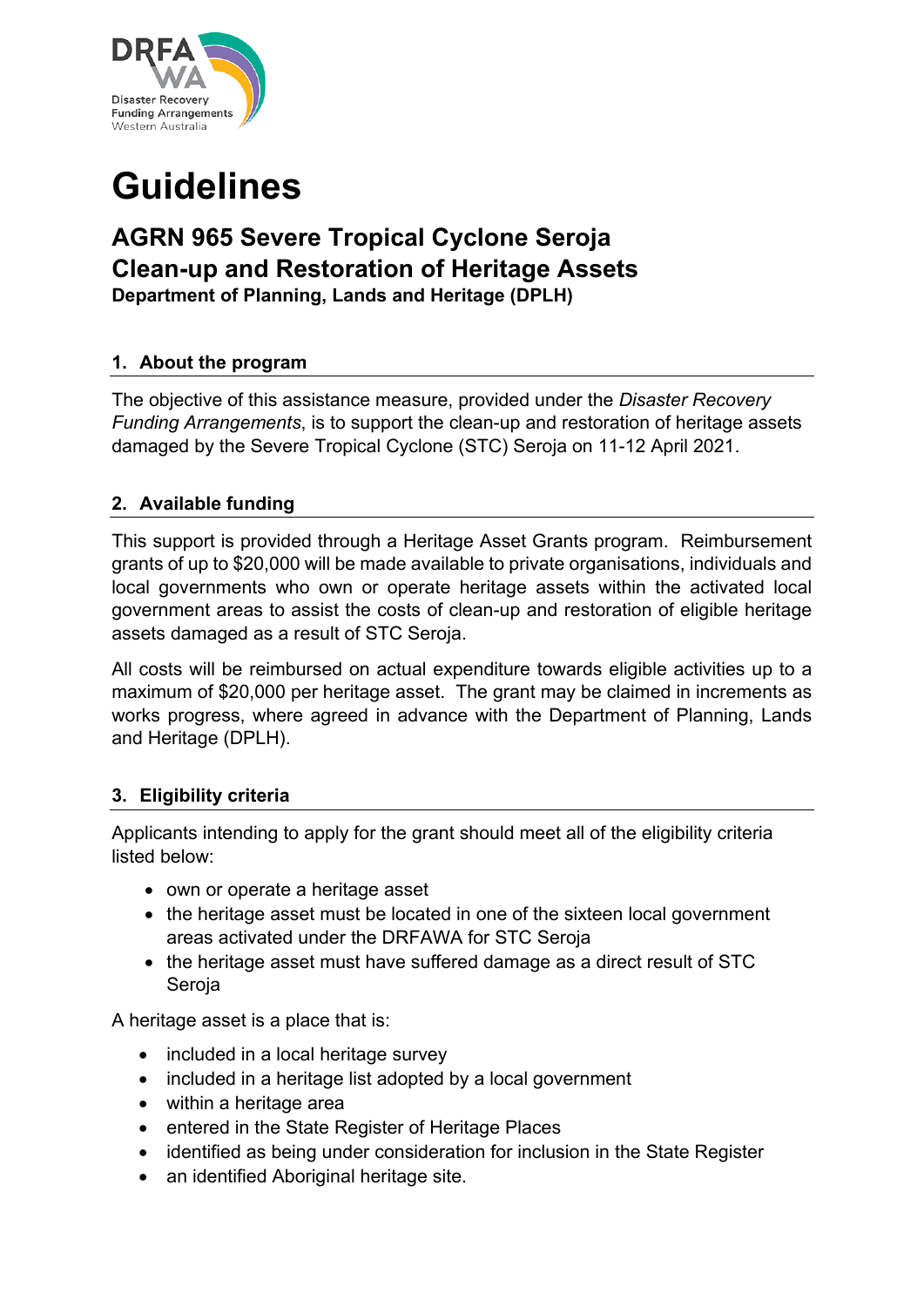Priority will be given to properties identified as places of State Heritage Interest. State Heritage Interest includes any places on the Register of Heritage Places; under consideration for inclusion in the Register of Heritage Places; or any identified Aboriginal Heritage place.

This grant will be made available to both insured and un-insured properties. Owners who did not hold building insurance for the subject heritage asset on 11 April 2021 may claim up to 50% of the incurred cost of eligible activities, to a maximum grant of \$20,000 per property.

Applications for works that have already completed may be submitted, with payments provided subject to review of eligibility and sufficient evidence of expenditure.

# **4. How funding may be used**

Eligible activities are those associated with the clean-up and restoration of heritage assets with damage directly resulting from STC Seroja, noting that restoration projects may incorporate works to increase the property's resilience to future natural disasters.

Repairs and restoration must relate to the heritage fabric of the place as determined by the DPLH. Repairs to buildings or elements that do not contribute to the cultural heritage significance of the place are not eligible activities. Demolition of a heritage place is not an eligible activity unless evidence is provided that repair and restoration is not a feasible alternative. The Department will provide a heritage engineer to advise where necessary.

In addition to the general activities outlined above, the following are identified as potential costs that may be claimable under the grant:

- Clean-up activities
	- o hiring of third party to undertake clean-up activities
	- o hiring or leasing equipment or materials to clean property or plant and equipment
	- o removing and disposing of debris, damaged goods, materials
	- o removal of damaged trees or trees posing a threat
	- o transport and disposal of debris to appropriate waste facilities
- Repair and restoration activities
	- o salvaging materials, including clean‐up of salvaged material for the re-use in repair of the heritage place
	- o purchase of materials or goods
	- o building and repair costs for restoration works
	- o contractor, temporary employees, project manager or consultants as required, including associated investigation, design, supervision and project management costs
	- o costs associated with obtaining a building permit, development approval or other statutory process associated with repair and restoration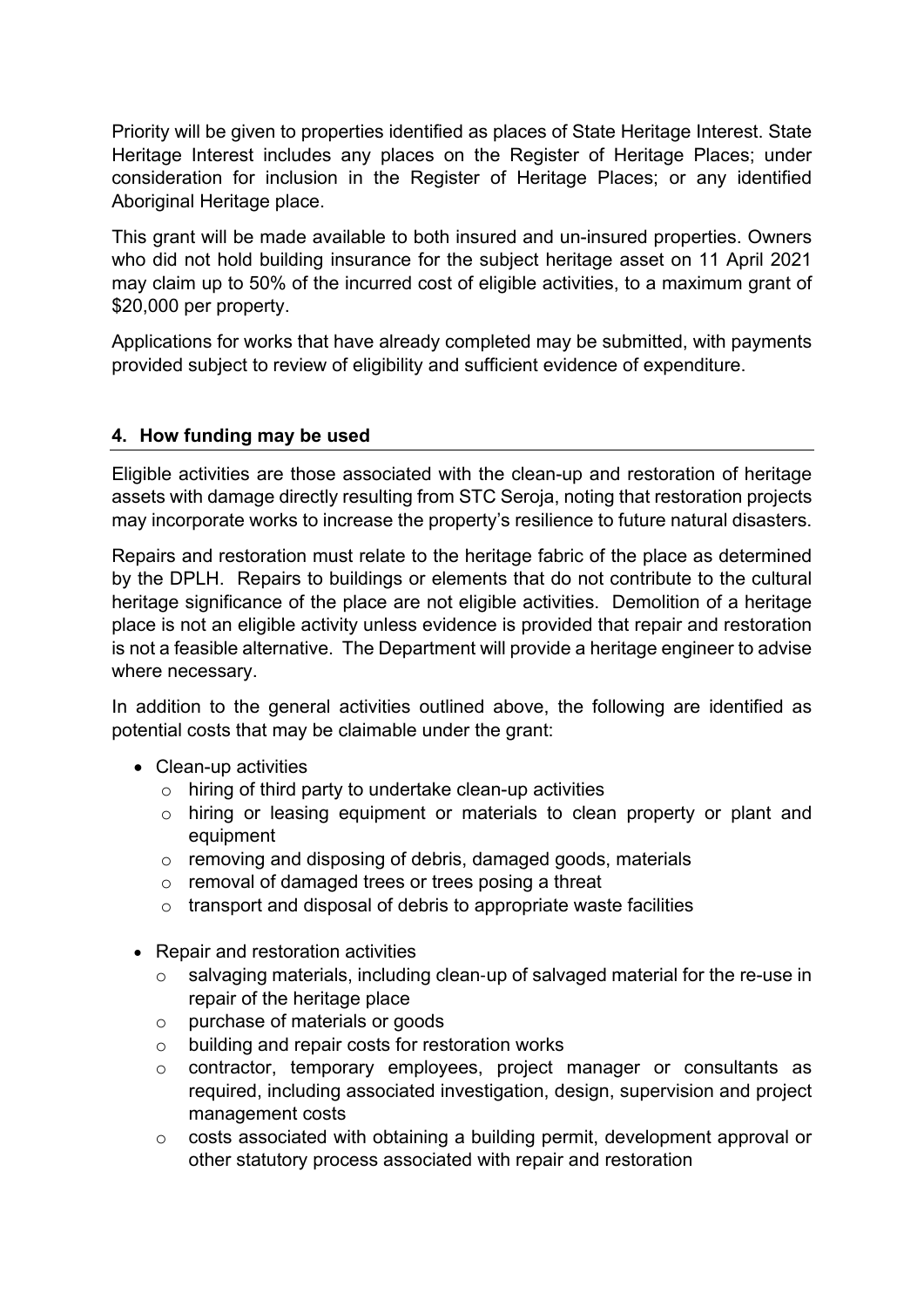- Resilience activities
	- o Costs of materials and labour to deliver:
		- tie downs to strengthen the roof if it is being repaired or replaced
		- measures to stabilize/brace chimneys and parapets
		- materials for stabilisation works and safety fencing
		- other resilience works as approved by the DPLH's structural engineer

If other activities are identified but not noted above, the eligibility is subject to confirmation by the DPLH and DRFA Funding Officer.

Any costs that can be claimed under an insurance policy must be claimed, and the claim amount be fully applied to the relevant works. Where there is a gap between the claim amount and the full cost of eligible activities, that gap, less the insurance excess, may be claimed to a maximum of \$20,000.

#### **5. Exclusions**

Applicants will not be eligible for a grant for the following:

- costs associated with ineligible activities
- costs that are met by an insurance claim
- the payment of an agreed excess under an insurance policy
- costs that are met by another grants program or scheme
- loss of income
- temporary accommodation
- in-kind contributions
- payments for work or materials made to the applicant, their staff, relatives or company without prior approval of the DPLH
- activities undertaken by State agencies and activities on property owned or operated by State agencies or Government Trading Enterprise (GTE)
- activities required under a building order, heritage conservation notice, repair order or any other valid legal agreement or direction from a local government or State government agency
- activities undertaken without a permit or approval required under State or Commonwealth legislation, or that would otherwise result in a breach of legislation
- costs that are disproportionate or unreasonable as determined by DPLH, taking into consideration any competitive quotes or procurement process.

Claims are limited to 50% of the eligible costs incurred where:

- the property is not insured
- an insurance claim has been refused
- the cost of all necessary repair works is below the excess payable under the property's buildings insurance.

These claims remain subject to the maximum grant of \$20,000.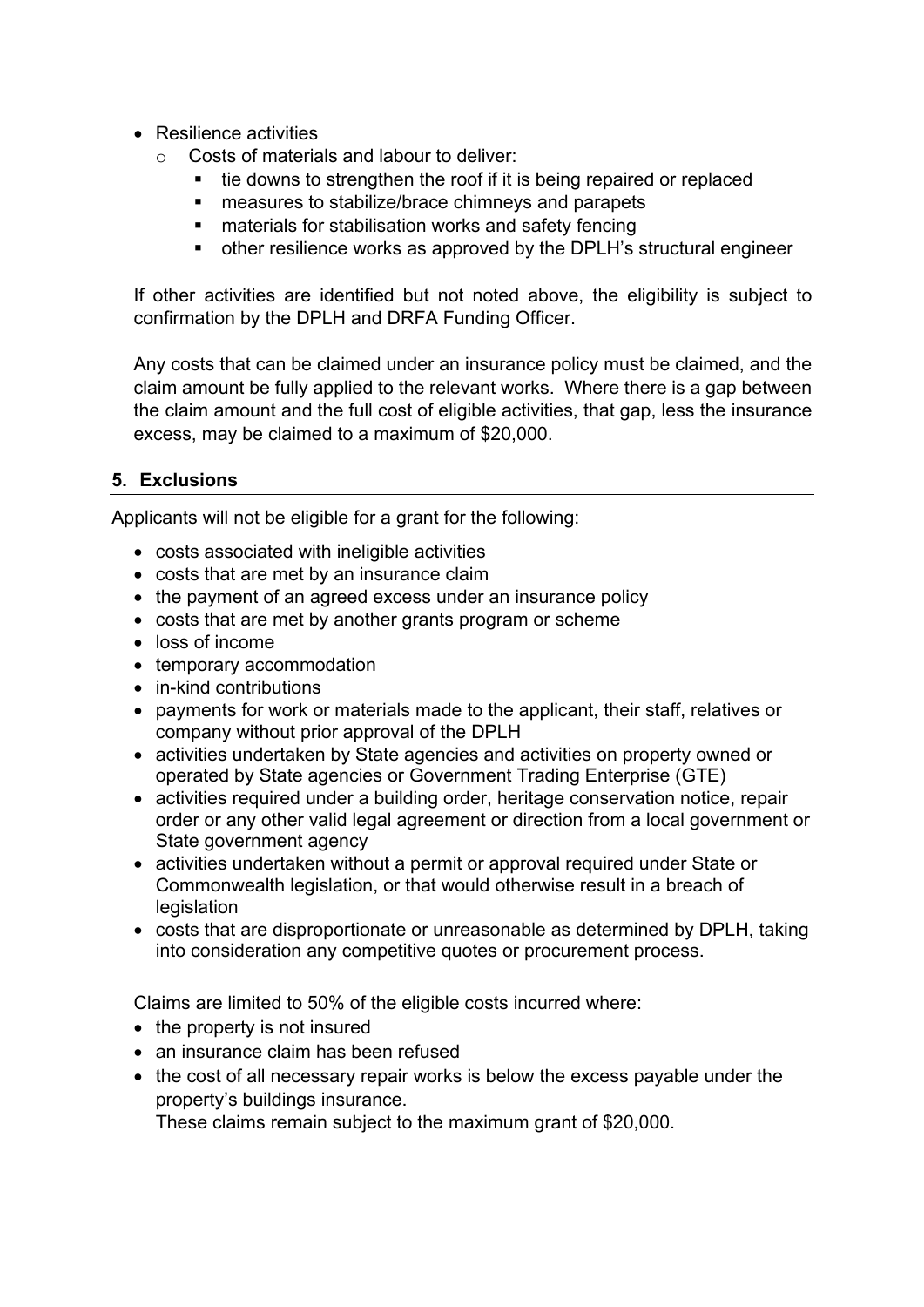# **6. How to apply**

Applicants should complete an online application via the SmartyGrants form provided. DPLH may request further information to help assess an application. Where possible, information will be taken from other DRFA applications or assessments relating to the property to minimise the need for applicant input.

Information relating to property insurance, relevant claims and offers under an insurance policy, and works undertaken or proposed by an insurer must be disclosed.

Application should be made by either the owner or the operator of the property, determined by the party responsible for building insurance and for the care and maintenance of the site.

An application may be made to claim costs of works or activities already undertaken, or to confirm eligibility of future expenditure. For completed works, sufficient information must be provided to demonstrate eligibility and evidence of incurred costs.

For proposed works or activities that have not started, DPLH will provide relevant heritage professionals to provide reports and advice, review proposals and make any conservation or technical recommendations. The applicant will have the opportunity to amend their proposal and agree a payment schedule.

On completion of review, the applicant will then either be:

- provided with confirmation that the proposed activities are eligible and costs can be claimed;
- advised that activities will be eligible only if specified revisions or amendments are made to the proposal; or
- advised that the activities will not be eligible for funding, and the reason for this assessment.

Successful applicants will be provided with a written approval, schedule of agreed works and any arrangement for staged payments. Claims made consistent with this approval will be paid under the grants program.

# **7. Assessment**

- a) Applications will be assessed against the eligibility criteria.
- b) DPLH reserves the right to request further information from an applicant or from any business or individual that the applicant has engaged to assist in assessing the application and to verify any information provided in the application. Failure to provide such information may result in DPLH refusing the application.